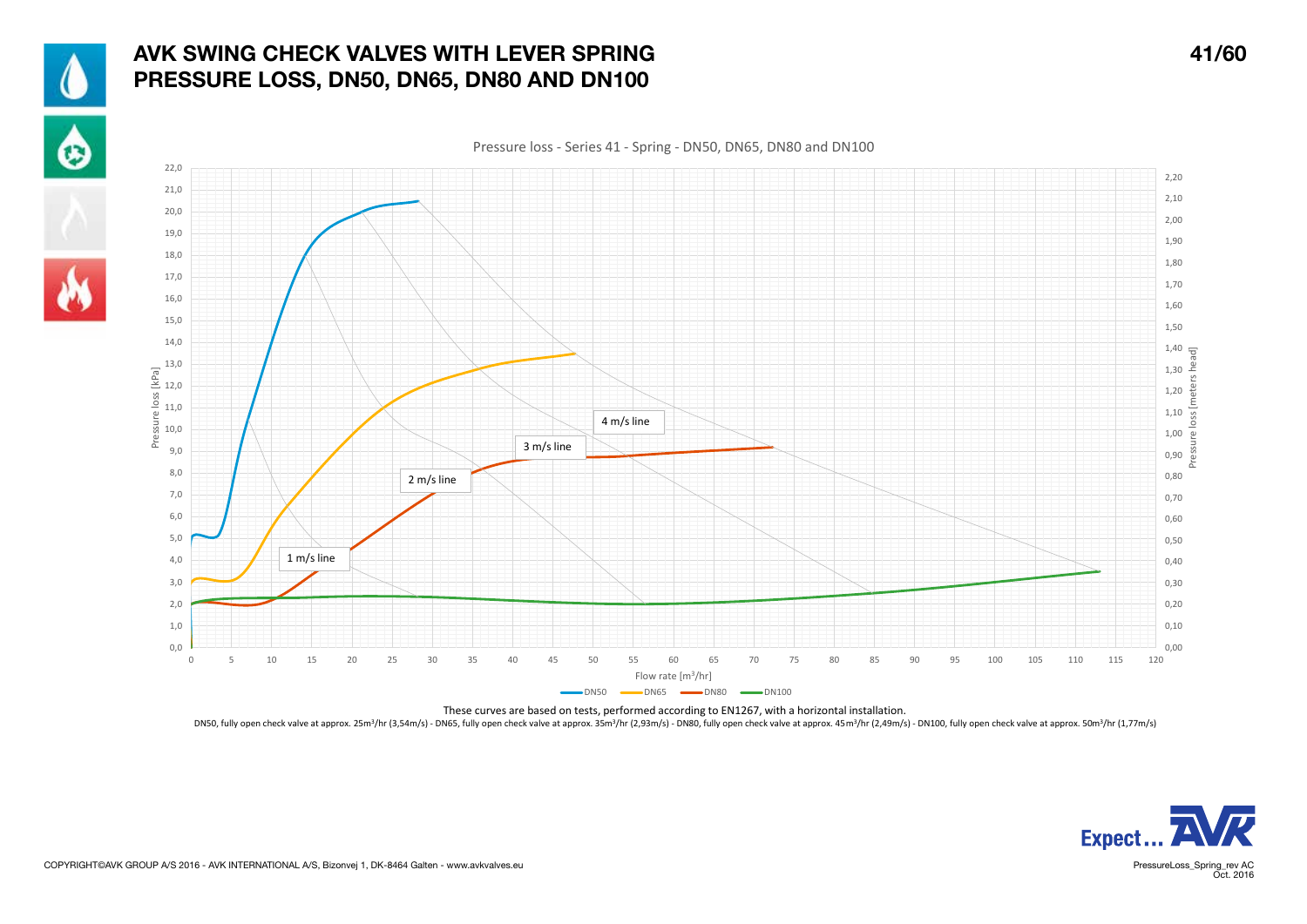

## AVK SWING CHECK VALVES WITH LEVER SPRING 41/60 PRESSURE LOSS, DN125, DN150 AND DN200





These curves are based on tests, performed according to EN1267, with a horizontal installation. DN125, fully open check valve at approx. 43m<sup>3</sup>/hr (0,97m/s) - DN150, fully open check valve at approx. 70m<sup>3</sup>/hr (1,10m/s) - DN200, fully open check valve at approx. 130m<sup>3</sup>/hr (1,15m/s)



PressureLoss\_Spring\_rev AC<br>Oct. 2016